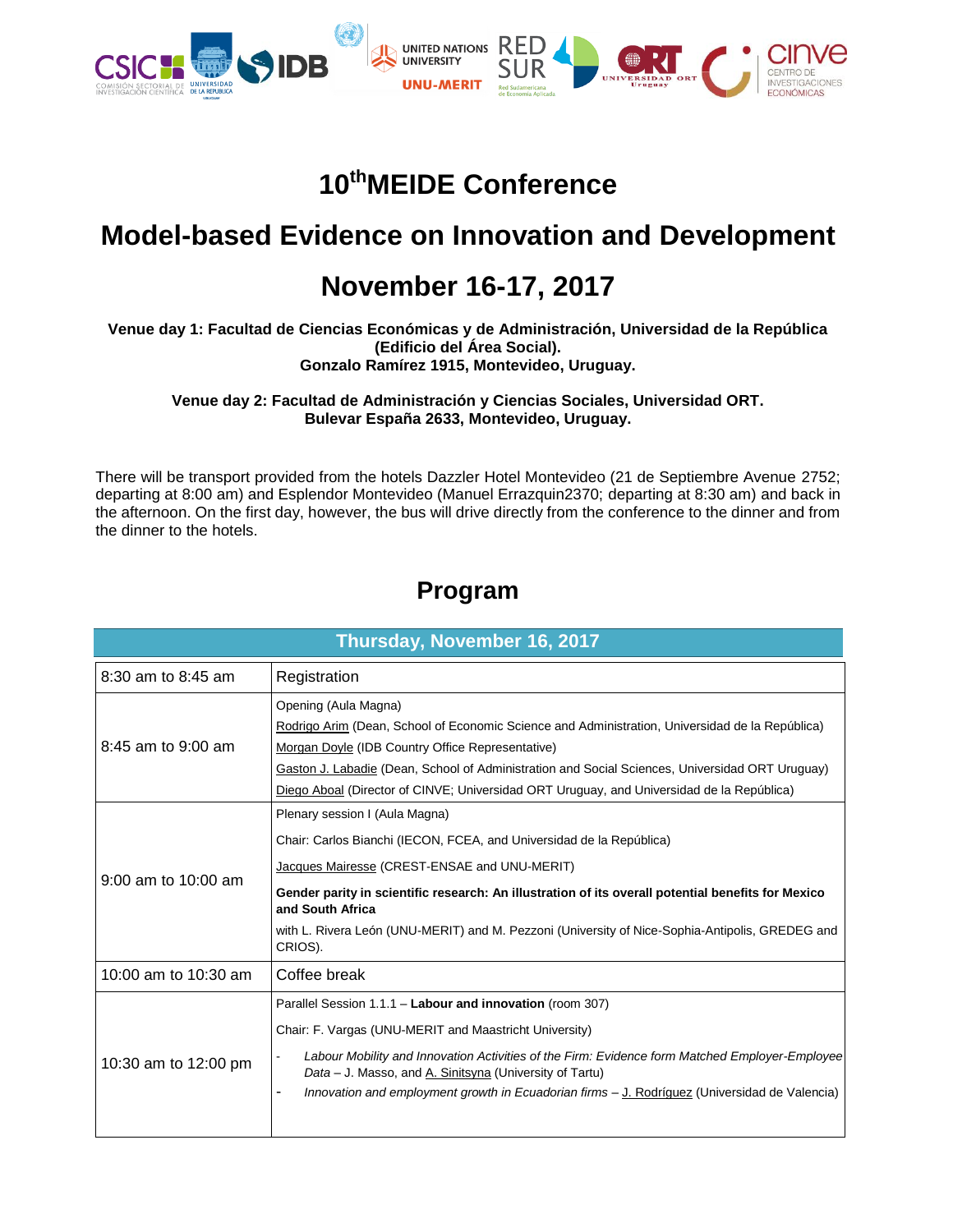|                                          | <b>UNITED NATIONS</b><br>UNU-MERIT                                                                                                                                                                                                                                                                                                                                                                                                                                                                                                                                                                     |  |  |  |  |  |  |
|------------------------------------------|--------------------------------------------------------------------------------------------------------------------------------------------------------------------------------------------------------------------------------------------------------------------------------------------------------------------------------------------------------------------------------------------------------------------------------------------------------------------------------------------------------------------------------------------------------------------------------------------------------|--|--|--|--|--|--|
|                                          | Parallel Session 1.1.2 - Intellectual property rights (room 308)                                                                                                                                                                                                                                                                                                                                                                                                                                                                                                                                       |  |  |  |  |  |  |
|                                          | Chair: P. Alves (IPEA)                                                                                                                                                                                                                                                                                                                                                                                                                                                                                                                                                                                 |  |  |  |  |  |  |
|                                          | Intellectual Patent Right and Appropriation Methods in Brazil – D. Fioravante, and P. Alves (IPEA)<br>Innovation in the Mining Sector, using the gold mine of patent information: The case of Brazil – $A$ .<br>C. N. S. Loureiro (INPI)<br>The Secret Side of Appropriability: Measuring the Bivariate Effects of Intellectual Protection<br>Treatments – P. Alves, J. Araujo (IPEA), and G. Costa (IBGE)                                                                                                                                                                                             |  |  |  |  |  |  |
|                                          | IDB Special Parallel Session 1.1.3 - Obstacles to innovation I (room 309)                                                                                                                                                                                                                                                                                                                                                                                                                                                                                                                              |  |  |  |  |  |  |
|                                          | Chair: M. Grazzi (IDB)                                                                                                                                                                                                                                                                                                                                                                                                                                                                                                                                                                                 |  |  |  |  |  |  |
|                                          | Obstacles to innovation in Uruguay– D. Bukstein (ANII and Universidad ORT Uruguay)<br>Obstacles to Innovation in Argentina: how barriers affect innovation in SMEs? - V. Arza, M. del<br>Castillo, E. López, and M. Obaya (CENIT)<br>Obstacles to innovation in Chile - D. Goya (Pontificia Universidad Católica de Valparaíso), and A.<br><b>Zahler</b> (Universidad Diego Portales)<br>Obstacles to innovation in Brazil - M. Pinheiro (EPGE/FGV and FCE/UERJ)<br>Obstacles to innovation in Paraguay - D. Aboal, and M. Perera (CINVE, Universidad ORT<br>Uruguay, and Universidad de la República) |  |  |  |  |  |  |
| 12:00 pm to 01:30 pm<br>Lunch (room 301) |                                                                                                                                                                                                                                                                                                                                                                                                                                                                                                                                                                                                        |  |  |  |  |  |  |
|                                          | Parallel Session 1.2.1-Managerial practices (room 307)                                                                                                                                                                                                                                                                                                                                                                                                                                                                                                                                                 |  |  |  |  |  |  |
|                                          | Chair: L. Iacovone (World Bank)                                                                                                                                                                                                                                                                                                                                                                                                                                                                                                                                                                        |  |  |  |  |  |  |
|                                          | Management as an input for innovation – X. Cirera, W. F. Maloney (World Bank), and M. Sarrias<br>(Universidad Católica del Norte)<br>The Relation between Management Practices, Long Term Strategic Orientations and Economic<br>Performance of Enterprises - J. Rosa (Statistics Canada)<br>Management Practices as Drivers of Innovation: New Evidence from Mexico - L. lacovone (World<br>Bank), and M. Pereira-Lopez (World Bank and Universidad Iberoamericana Ciudad de México)                                                                                                                  |  |  |  |  |  |  |
|                                          | Parallel Session 1.2.2 - Sources of firm performance (room 308)                                                                                                                                                                                                                                                                                                                                                                                                                                                                                                                                        |  |  |  |  |  |  |
|                                          | Chair: E. Calza (UNU-MERIT and Maastricht University)                                                                                                                                                                                                                                                                                                                                                                                                                                                                                                                                                  |  |  |  |  |  |  |
| 01:30 pm to 03:00 pm                     | Just a piece of paper? Determinants and effects of domestic certifications on firm growth in<br>Vietnamese MSMEs - E. Calza (UNU-MERIT and Maastricht University), and M. Goedhuys<br>(UNU-MERIT)<br>The role of the public research Infrastructure in the Brazilian National Innovation System $-F$ .<br>Squeff, and F. de Negri (IPEA)                                                                                                                                                                                                                                                               |  |  |  |  |  |  |
|                                          | Parallel Session 1.2.3 - Knowledge collaborations (room 309)                                                                                                                                                                                                                                                                                                                                                                                                                                                                                                                                           |  |  |  |  |  |  |
|                                          | Chair: G. Starobinsky (Universidad Nacional de Chilecito)                                                                                                                                                                                                                                                                                                                                                                                                                                                                                                                                              |  |  |  |  |  |  |
|                                          | Patent networks, collaboration patterns, and national innovation systems. Sweden and Spain<br>during the second industrial revolution - D. Andersson (Uppsala University), P. Galaso (IECON),<br>and P. Sáiz (Universidad Autónoma de Madrid)<br>Knowledge Networks for Innovation in the Agro-based Sector: a case of a forestry innovation<br>project in Uruguay - D. Aboal (CINVE, Universidad ORT Uruguay, and Universidad de la<br>República), F. Rovira (CINVE), and F. Veneri (CINVE)                                                                                                           |  |  |  |  |  |  |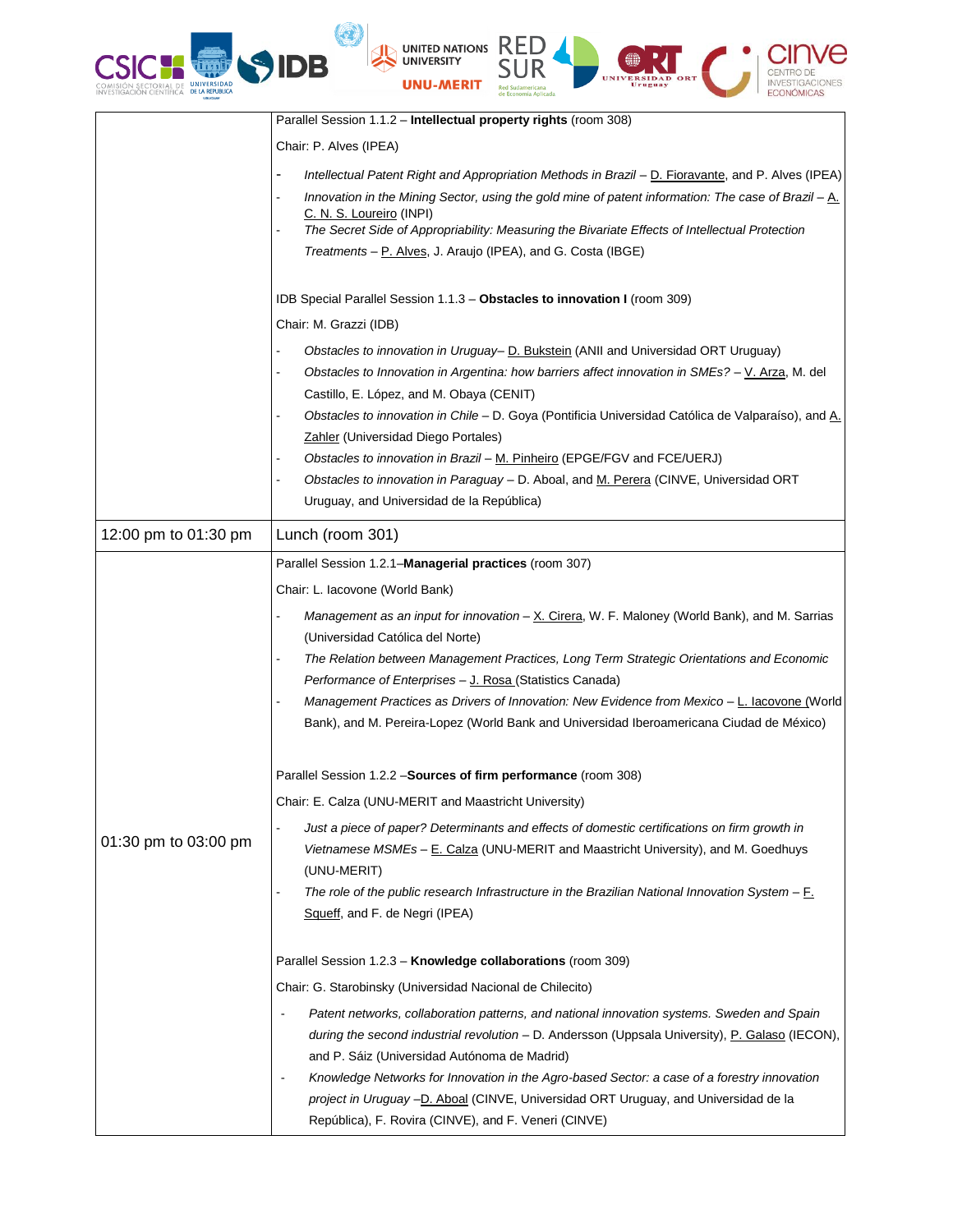



**UNITED NATIONS** 

**UNIVERSITY** UNU-MERI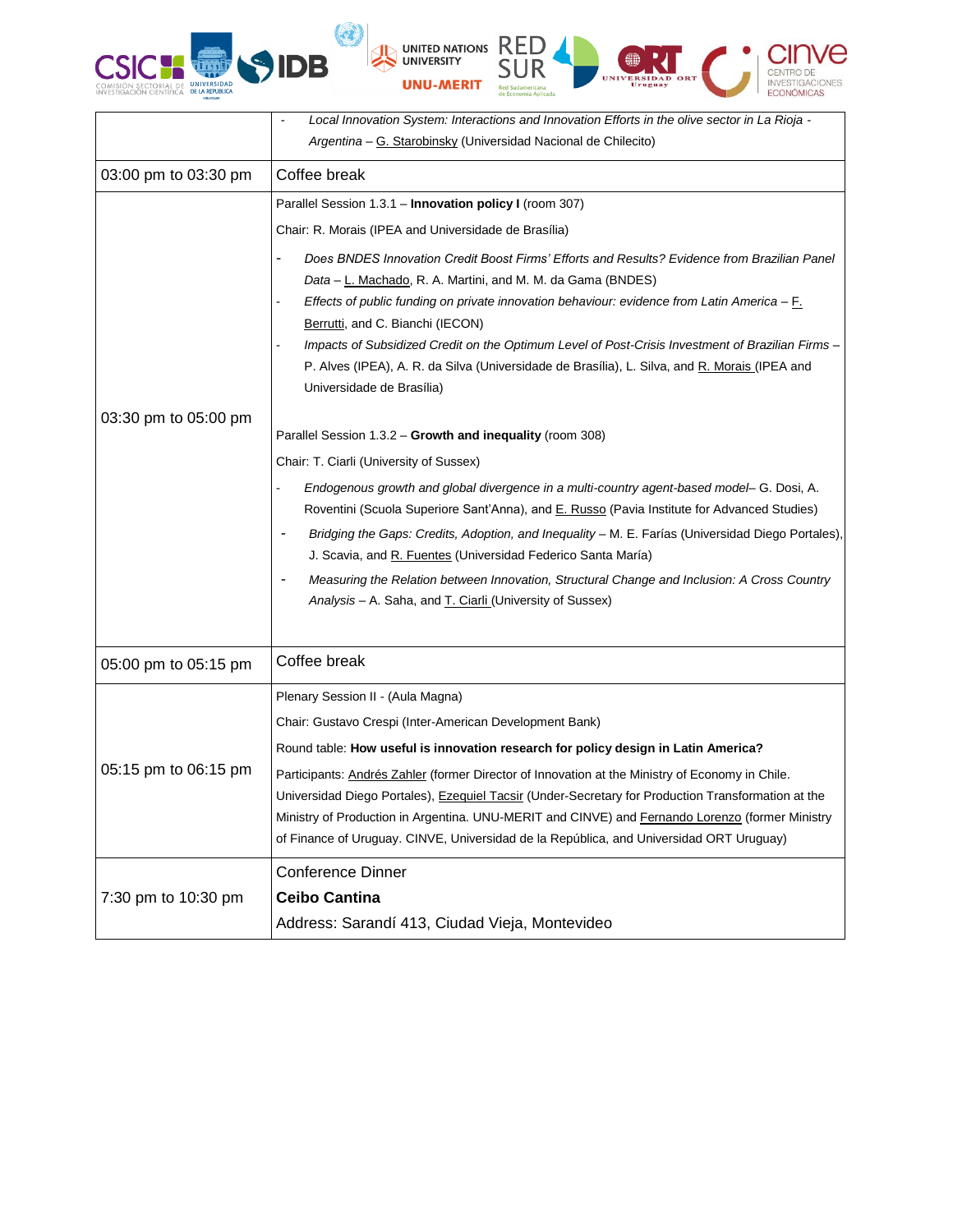





| Friday, November 17, 2017 |                                                                                                                                                                                                                                                                                                                                                                                                                                                                                                                                                                                                  |  |  |  |  |
|---------------------------|--------------------------------------------------------------------------------------------------------------------------------------------------------------------------------------------------------------------------------------------------------------------------------------------------------------------------------------------------------------------------------------------------------------------------------------------------------------------------------------------------------------------------------------------------------------------------------------------------|--|--|--|--|
| 8:50 am to 9:00 am        | Welcoming - (Auditorium)<br>Pierre Mohnen (Maastricht University and UNU-MERIT)<br>Nestor Gandelman (Department of Economics, Universidad ORT Uruguay)                                                                                                                                                                                                                                                                                                                                                                                                                                           |  |  |  |  |
|                           | Plenary Session III - (Auditorium)                                                                                                                                                                                                                                                                                                                                                                                                                                                                                                                                                               |  |  |  |  |
|                           | Chair: Pierre Mohnen (Maastricht University and UNU-MERIT)                                                                                                                                                                                                                                                                                                                                                                                                                                                                                                                                       |  |  |  |  |
| 9:00 am to 10:00 am       | Jordi Jaumandreu (Boston University)                                                                                                                                                                                                                                                                                                                                                                                                                                                                                                                                                             |  |  |  |  |
|                           | Separating productivity from demand heterogeneity                                                                                                                                                                                                                                                                                                                                                                                                                                                                                                                                                |  |  |  |  |
| 10:00 am to 10:30 am      | Coffee break                                                                                                                                                                                                                                                                                                                                                                                                                                                                                                                                                                                     |  |  |  |  |
|                           | Parallel Session 2.1.1 - Innovation and competition (room 203)                                                                                                                                                                                                                                                                                                                                                                                                                                                                                                                                   |  |  |  |  |
|                           | Chair: M. Campi (CONICET and IIEP)                                                                                                                                                                                                                                                                                                                                                                                                                                                                                                                                                               |  |  |  |  |
|                           | Competition, Innovation and Within-Plant Productivity: Evidence from Chilean Plants - A. P.<br>Cusolito (World Bank), A. García Marín (Universidad de Chile), and W. F. Maloney (World Bank)<br>Innovation and Competition: Evidence from Uruguayan firms - R. de Elejalde, C. Ponce<br>(Universidad Alberto Hurtado - Ilades), and F. Roldán (Universidad ORT Uruguay)<br>Trade patterns of Chinese firms after trade liberalization – M. Campi (CONICET and IIEP), M.<br>Dueñas (Universidad de Bogotá Jorge Tadeo Lozano), and L. Li (IBIMET-CNR and Sant'Anna<br>School of Advanced Studies) |  |  |  |  |
|                           | Parallel Session 2.1.2 - Internationalization and innovation (room 204)                                                                                                                                                                                                                                                                                                                                                                                                                                                                                                                          |  |  |  |  |
|                           | Chair: L. Cassini (CEED - IDAES - UNSAM / CONICET)                                                                                                                                                                                                                                                                                                                                                                                                                                                                                                                                               |  |  |  |  |
| 10:30 am to 12:00 pm      | Intellectual Property Rights, Trade Agreements, and International Trade – M. Campi (CONICET<br>$\blacksquare$<br>and Universidad de Buenos Aires), and M. Dueñas (Universidad de Bogotá Jorge Tadeo Lozano)<br>New stuff or better ways: What matters to survive international markets? - A. Peluffo, and E. Silva<br>(IECON)<br>Export performance, innovation, and sectoral efficiency: An approximation from Manufacture<br>companies in Argentina 2010-2012 - L. Cassini (CEED - IDAES - UNSAM / CONICET)                                                                                    |  |  |  |  |
|                           | Parallel Session 2.1.3 – Innovation and productivity I (Hemiciclo)                                                                                                                                                                                                                                                                                                                                                                                                                                                                                                                               |  |  |  |  |
|                           | Chair: R. Álvarez (Universidad de Chile)                                                                                                                                                                                                                                                                                                                                                                                                                                                                                                                                                         |  |  |  |  |
|                           | Exploring ways to estimate endogenous productivity - C. Guillard (IDB, Strasbourg University,<br>$\overline{\phantom{a}}$<br>and UNU-MERIT), J. Jaumandreu (Boston University), and J. Olivari (IDB)<br>Technological innovations and economic productivity in the long-term: a sequential empirical<br>analysis of Uruguayan manufacturing firms - L. Muinelo-Gallo (IECON), and M. Suanes Martínez<br>(Universidad Autónoma de Barcelona)<br>Innovation Investment and Productivity Dynamics: Evidence from Chile - $R$ . Álvarez (Universidad<br>de Chile)                                    |  |  |  |  |
| 12:00 pm to 1:30 pm       | Lunch (Terrace)                                                                                                                                                                                                                                                                                                                                                                                                                                                                                                                                                                                  |  |  |  |  |
| 1:30 pm to 3:00 pm        | Parallel Session 2.2.1 - Innovation policy II (room 203)                                                                                                                                                                                                                                                                                                                                                                                                                                                                                                                                         |  |  |  |  |
|                           | Chair: F. Vargas (UNU-MERIT and Maastricht University)                                                                                                                                                                                                                                                                                                                                                                                                                                                                                                                                           |  |  |  |  |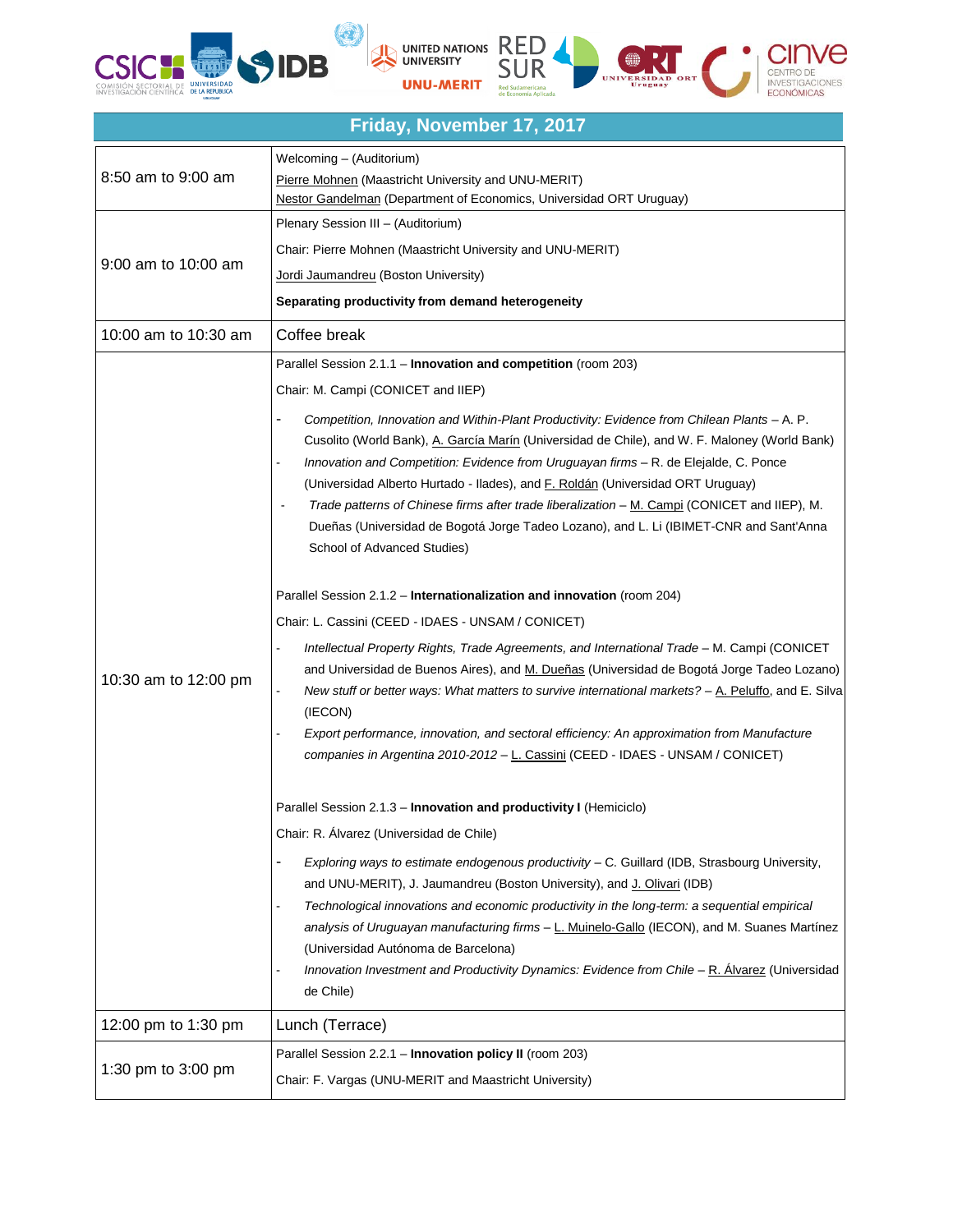| CSIC<br>COMISIÓN SECTORIAL DE<br>nvestigación científic | <b>UNIVERSIDAD</b><br>DE LA REPUBLICA<br><b><i>USE SCIENT</i></b> |  | JUNITED NATIONS<br><b>UNIVERSITY</b><br><b>UNU-MERIT</b> | <b>RFD</b><br>de Economía Aplicada                    | ●<br>Uruguay                                                                                   | cinve<br>CENTRO DE<br><b>INVESTIGACIONES</b><br><b>ECONÓMICAS</b> |
|---------------------------------------------------------|-------------------------------------------------------------------|--|----------------------------------------------------------|-------------------------------------------------------|------------------------------------------------------------------------------------------------|-------------------------------------------------------------------|
|                                                         |                                                                   |  |                                                          |                                                       | Innovation policy and competition policy: Friends or enemies? The impact of public support for |                                                                   |
|                                                         |                                                                   |  |                                                          |                                                       | innovation in Uruguay - L. Gelabert (IE Business School), M. Pereyra (CINVE and Universidad    |                                                                   |
|                                                         |                                                                   |  |                                                          | ORT Uruguay), and F. Roldán (Universidad ORT Uruguay) |                                                                                                |                                                                   |
|                                                         |                                                                   |  |                                                          |                                                       |                                                                                                |                                                                   |

- Innovation, Collaboration & Public Policies: an approach based on agents -S. Palomeque, G. Brida (Universidad de la República)
- *Investing in the diversification of the economy in natural resources-rich countries: Experiences from four Latin American countries* –J. Baumann (Policylead), M. IIzuka (UNU-MERIT), F. Vargas (UNU-MERIT and Maastricht University)

Parallel Session 2.2.2 – **Knowledge and economic performance** (room 204)

Chair: J. Lachman (Universidad de Buenos Aires)

- *Interregional graduate mobility and firm economic performance in Denmark* S. Sasso (IADB and UNU-MERIT), B. Timmermans (Norwegian School of Economics and Aalborg University), and B. Verspagen (UNU-MERIT and Maastricht University)
- *Factors affecting the propensity of academic researchers in Mexico to become inventors - 1980- 2013* – A. Guzmán, N. Molina Velazco (Universidad Autónoma Metropolitana Iztapalapa), and G. Calderón Martínez (Universidad Autónoma Metropolitana Cuajimalpa)
- *Empirical evidence for the impacts of six different scientific areas on economic and factor productivity growth* – J. Lachman, and P. Jack (Universidad de Buenos Aires)

IDB Special Parallel Session 2.2.3 – **Innovation and productivity II** (Hemiciclo)

Chair: D. Aboal (CINVE, Universidad ORT Uruguay and Universidad de la República)

- Innovation efforts and productivity dynamics: Evidence from Argentina M. Pereira (CIECTI)
- *Innovation efforts and productivity: evidence from Colombia manufacturing firms* J. M. Gallego, and J. G. Salazar (Universidad del Rosario)
- *Innovation and productivity dynamics: Evidence from Uruguay* D. Aboal (CINVE, Universidad ORT Uruguay, and Universidad de la República), and G. Carlomagno (CINVE and Universidad ORT Uruguay)

| 3:00 pm to 3:30 pm | Coffee break                                                                                                                                                                                                                                                                                                                                                                                                                                                                                                                                                                                                                                 |
|--------------------|----------------------------------------------------------------------------------------------------------------------------------------------------------------------------------------------------------------------------------------------------------------------------------------------------------------------------------------------------------------------------------------------------------------------------------------------------------------------------------------------------------------------------------------------------------------------------------------------------------------------------------------------|
| 3:30 pm to 5:00 pm | Parallel Session 2.3.1 - Framework conditions and technology (room 203)<br>Chair: E. Verdolini (FEEM and CMCC)<br>Patenting Inventions in the Solar Industry - H. Lööf, and L. Pérez (Royal Institute of Technology)<br>Innovation and Intellectual Property in the Chilean Mining Sector – C. Bravo-Ortega, and J. J.<br>Price (Universidad de Chile).<br>The Carrot or the Stick? Directed Technical Change and Nonlinearities of Policy Effectiveness in<br>Energy Innovation – L. Nesta (University Nice Sophia-Antipolis and OFCE SciencesPo), E.<br>Verdolini (FEEM and CMCC), and F. Vona (SciencesPo OFCE and SKEMA Business School) |
|                    | Parallel Session 2.3.2 Obstacles to innovation II (room 204)<br>Chair: F. Galia (Burgundy Business School)<br>Barriers to innovation: evidence from three Latin American countries $-$ J. M. Gallego, and L. H.<br>Gutiérrez (Universidad del Rosario)<br>Obstacles to Innovation and Firm Innovativeness in Brazil - D. Moraes Silva, L. Lucas<br>(UNICAMP), N. Vonortas (George Washington University), and A. Furtado (UNICAMP).                                                                                                                                                                                                          |